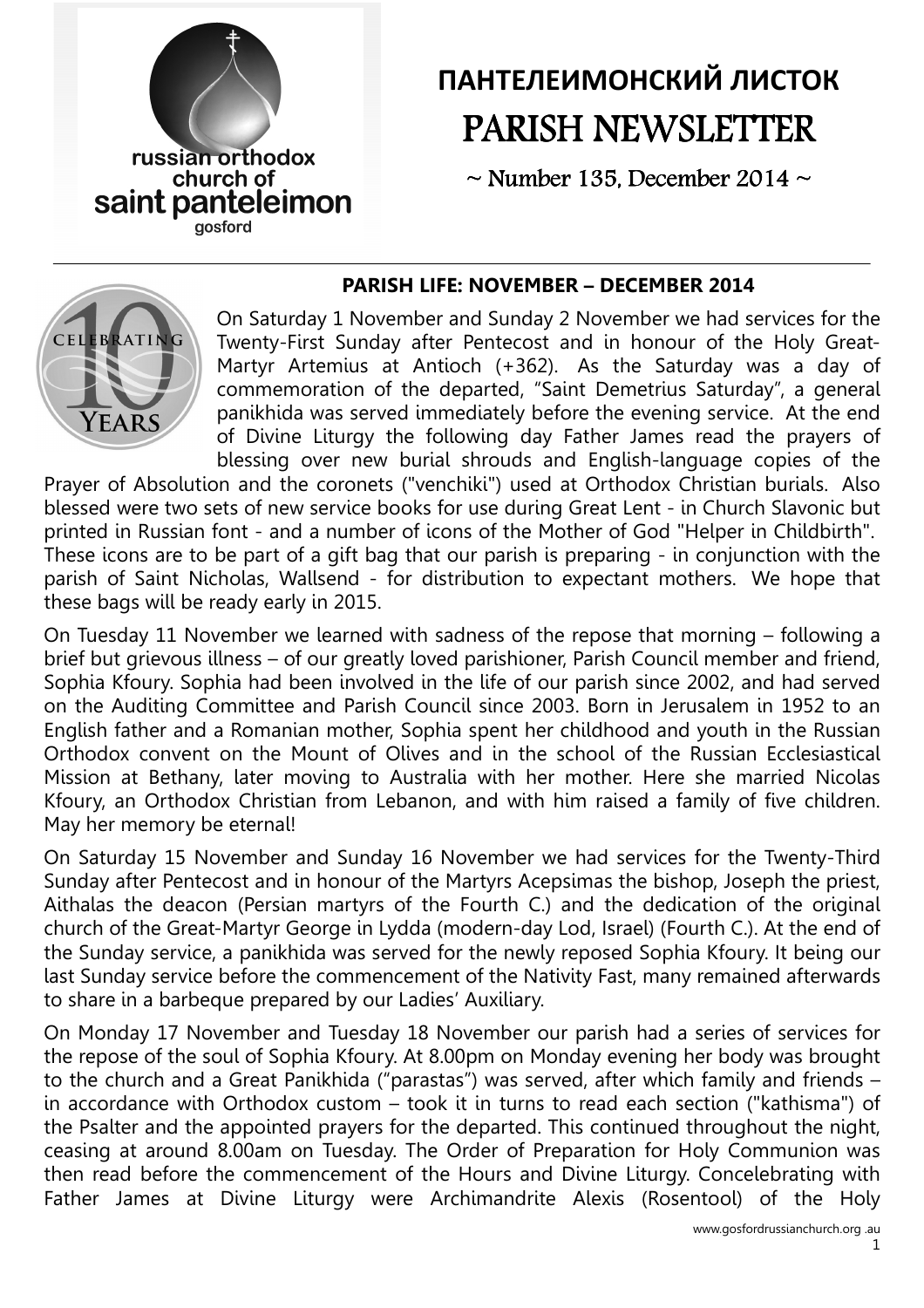Transfiguration Monastery in Bombala and Hieromonk John (MacPherson) of the Holy Trinity Monastery in Monkerai. A great many people gathered for the funeral service, preceding which Archimandrite Alexis – a long-term friend of the Kfoury family – spoke movingly about Sophia's remarkable history and personal qualities. Following the funeral she was buried at Point Clare Cemetery alongside her beloved mother, the ever-memorable Nun Maria (Gafu) (+2004). A memorial meal was afterwards held at the Narara Community Centre.

On Saturday 29 November and Sunday 30 November we had services for the Twenty-Fifth Sunday after Pentecost and Saint Gregory the Wonderworker, Bishop of Neo-Caesarea. A great many people were in church on Sunday morning, and at Divine Liturgy Priest Seraphim Slade of the Australian Orthodox Indigenous Mission concelebrated with Father James and Father Martin. The customary Diocesan-wide November collection for the Fund for Assistance was taken up at the dismissal, after which the parish held its 2014 Annual General Meeting.

At the AGM our 2014 Annual Report and 2013-14 financial report were presented and a property purchase appeal was endorsed. Long-serving Parish Council members Vladimir Golovin, Bill Reid, and Kate Marcotrigiano were returned to the Parish Council for another year, together with Anna Kourbatov and Reader Paul Douriaguine. Elena Douriaguine was also elected to the Parish Council, and Susanna Bendevski and Alla Karmadonoff were appointed Child Safety Contact Persons.

After serving on the Parish Council for two years Ivan Teliatnikov did not seek re-election. We thank Ivan for his contribution to the work of the parish Council over those two years.

On Saturday 6 December Father James baptised Michael Lamanov, the infant son of Sergiy Lamanov and Svitlana Froklina and a baby brother to Sofia. Michael was named in honour of the Holy Archangel Michael and his sponsors at baptism were Dmitry Reznik and Nataliya Kravchenko. We warmly congratulate Sergiy, Svitlana, Dmitry and Nataliya, and pray that God will grant his newly-baptised servant Michael many years!

On Friday 5 December we learned with sorrow of the repose of one of our founding parishioners, Tatiana Elgin-Borodin. A small family group gathered that evening for the Office after the Departure of the Soul. Tatiana had been active in the life of our parish from the beginning, singing in the choir, working with the Ladies' Auxiliary, and baking prosphora. May God grant her rest with the saints!

On Saturday 6 December and Sunday 7 December we had services for the Twenty-Sixth Sunday after Pentecost and in honour of the Great-Martyr Katherine of Alexandria. On Sunday the icons of Christ, the Mother of God and Saint Katherine were beautifully decorated with floral arrangements by Katia Waters. Immediately following Divine Liturgy a memorial litia was served for the newly-reposed servant of God Tatiana Elgin-Borodin. The rector then congratulated six parishioners celebrating their name-day – Katya Lugovoy, Katya Korolkevich-Rubbo, Kate Marcotrigiano, Katia Waters, Katya Yakimov, and Katie Carles – after which the choir sang "Many Years!"

On Wednesday 10 December we served a moleben and akathist to the heavenly protector of our parish, the Great-Martyr Panteleimon. As of December 2014, there will be two such services each month, one in Church Slavonic and the other in English. This first service was in Church Slavonic, with the parish choir singing under the direction of our conductor Olga Ivanovna Itsikson. Many people prayed in church and put up their names for commemoration at the moleben. The next moleben and akathist – in English – will be at 7.00pm on Wednesday 24 December.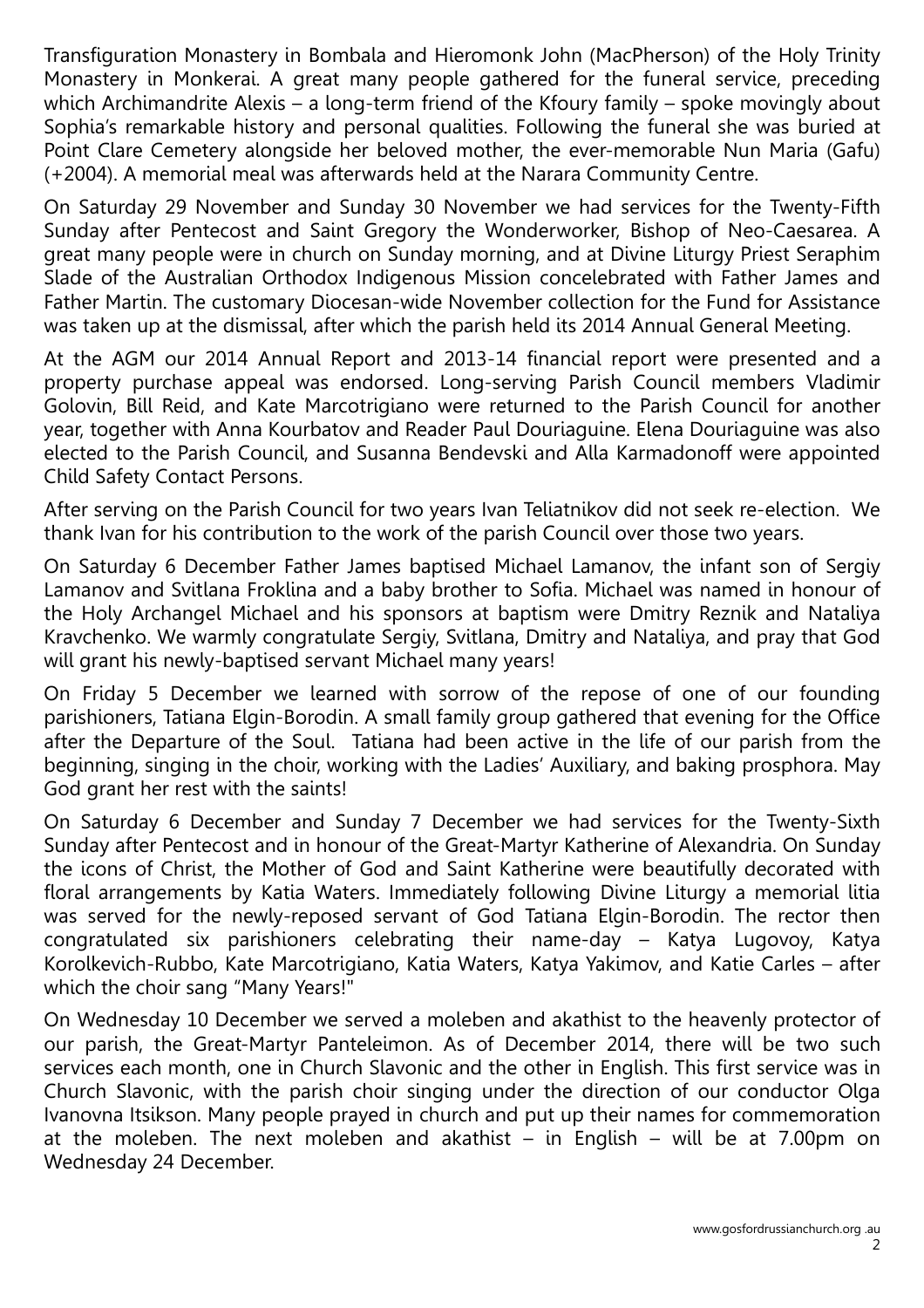On Thursday 11 December Tatiana Elgin-Borodin's funeral was served at Saints Peter and Paul Cathedral, Strathfield, in which she had been active for many years before moving to the Central Coast. Father James served at the funeral together with Archpriest George Lapardin, the senior priest of the Cathedral, and a great many relatives and friends were present to pray for her soul and to pay their respects. Tatiana had been active in the life of our parish from the beginning, singing in the choir, working with the Ladies' Auxiliary, and baking prosphora. May God grant her rest with the saints!

On 16 December 2014 we received a letter from Metropolitan Hilarion ratifying the decisions of our 2014 Annual General Meeting and invoking God's blessing on our parish.

On Saturday 20 December it was the fortieth day of the repose of Sophia Kfoury. A large group of Sophia's family and friends gathered by her graveside for a pannikhida, afterwards returning to her family home in Kariong for refreshments.

# PARISH LIFE: PARISH COUNCIL NEWS

The Parish Council has met on two occasions since our last newsletter. The first occasion was on Tuesday 11 November. Immediately before the meeting, Parish Council members and others gathered for a panikhida for Sophia Kfoury. At the meeting the usual reports were presented. Particular attention was given to the recent acquisition by the parish of mobile technology allowing the bookstore – and, if need be, the church candle-desk – to receive payments by card through **Paypal** rather than cash. A proposed appeal for assistance with the purchase of a property was further considered and preparations for the Annual General Meeting were reviewed. The use of Skype for some Parish Council meetings was also discussed, two members of the Parish Council living over 50 kilometres from the church.

The Parish Council next met on Tuesday 9 December. This was the first meeting of the newlyelected Parish Council and the final meeting for 2014. In addition to the usual pastoral, administrative and financial reports, the Parish Council made plans for the celebration of the feast of the Nativity of the Lord (Christmas) on 7 January 2015 and considered the work of the parish bookstore. A detailed report was heard on the Saint Seraphim Community Russian School in Hornsby that operates in association with our parish and a decision was made to fund one full-year and two half-year scholarships in 2015, the total value being \$1,600. The Parish Council will next meet on 13 January 2015.

# PARISH LIFE: PRE-CHRISTMAS CLEAN-UP

On Saturday 3 January 2015 we will have a church clean-up beginning at 8.00am. This will be the major clean-up that we customarily have before Christmas and Pascha each year. All the furnishings will be removed from the church for washing and polishing and all the icons and service items will be cleaned. We will have lunch at around midday. Please join us and help! There is a great deal to be done, and it will be nice to have the church looking bright and clean for Christmas!

# PARISH LIFE: CHRISTMAS SERVICES

This year we will once again have services for the Great Feast of the Nativity of Christ. Allnight Vigil with the blessing of five loaves, wheat, wine and oil will begin at 6.00pm on Tuesday 6 January, and Divine Liturgy will begin at 9.00am on Wednesday 7 January. Those who are planning to confess so as to receive Holy Communion are asked to do so on Tuesday evening rather than Wednesday morning. Following Divine Liturgy on the day of the feast there will be a festive meal in the church hall. All who wish to stay and celebrate the feast in this way are welcome to do so. Please bring a plate of festive food to share!